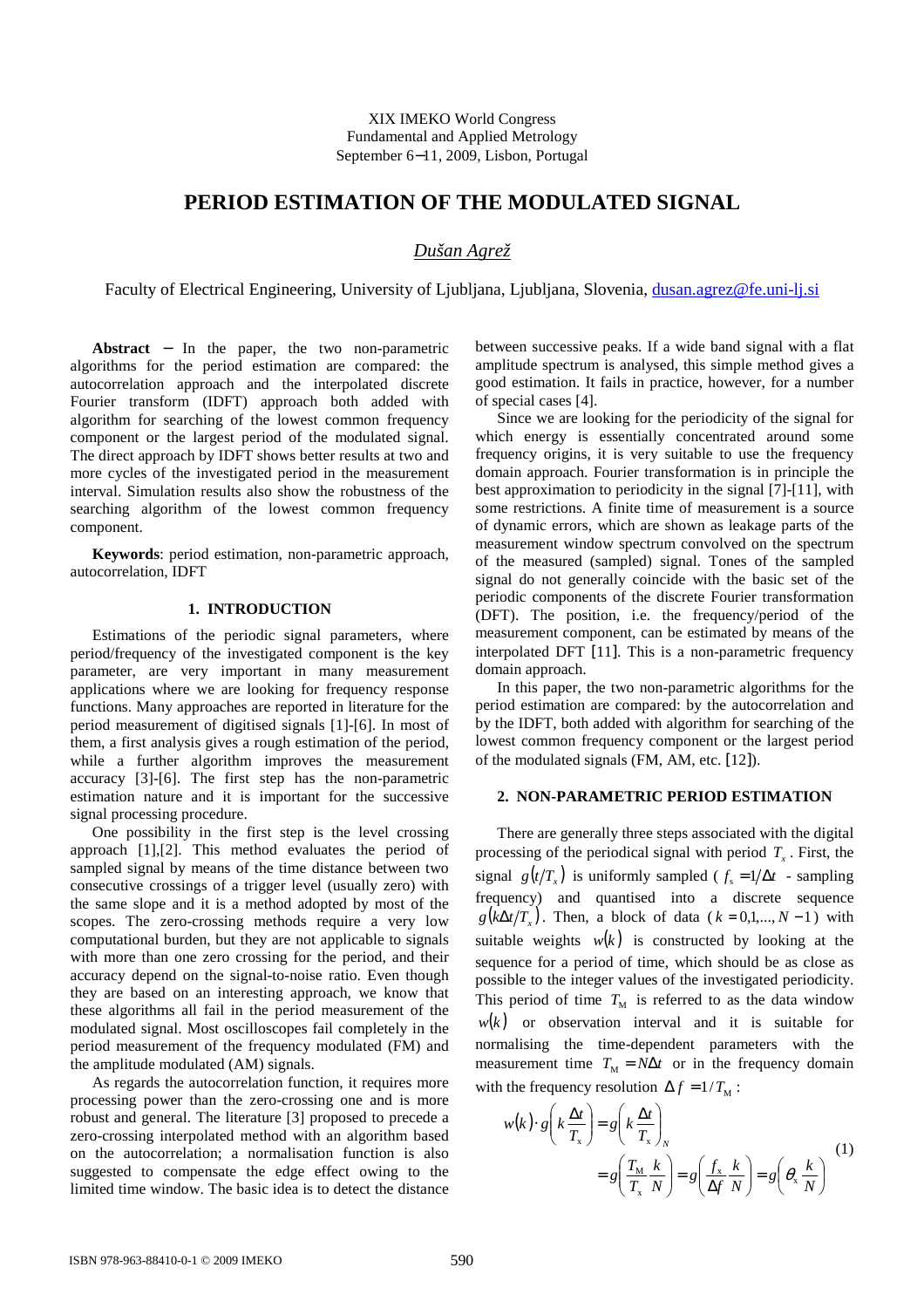There are some requirements associated with the first two steps. First of all, the sampling frequency must be at least twice as high as the highest frequency of interest (practically 2,5 times higher). In the same vein, the measurement time should be long enough to resolve two components. Using a basic rectangular window shape and the non-parametric resolution approach, the measurement time should be at least around one period.

To analyse the signal in the frequency domain, the DFT can be applied to the samples within the data window. The DFT at the spectral line  $i$  of the multi-component  $m$  signal

$$
g(k\Delta t)_N = \sum_m A_m \sin(2\pi \theta_m k/N + \varphi_m)
$$
 (2)

where  $A_m$ ,  $\theta_m = f_m / \Delta f = i_m + \delta_m$ , and  $\varphi_m$  are the amplitude, the normalised frequency and the phase of the particular harmonic or non-harmonic component in the signal, respectively, is given by

$$
G(i) = -\frac{j}{2} \sum_{m} A_{m} \left[ W(i - \theta_{m}) e^{j\varphi_{m}} - W(i + \theta_{m}) e^{-j\varphi_{m}} \right]
$$
 (3)

*W*(\*) is a spectrum of the window function  $w(k)$ . The displacement term  $\delta_m$  is owed to the non-coherent sampling around the integer values  $i_m$  ( $-0.5 < \delta_m \le 0.5$ ) and can be estimated by means of the interpolated DFT [11].

One of the most generally used non-parametric approaches to estimate the periodicity in the time domain is the autocorrelation function. The autocorrelation  $R(\tau)$  of a waveform gives an indication of similarity of the waveform with its time-shifted  $\tau$  version

$$
R(\tau) = \frac{1}{T_M} \int\limits_{0}^{T_M} g(t) g(t+\tau) dt
$$
 (4)

 $R(\tau)$  is periodic with the same period as  $g(t)$ . The largest value is at  $\tau = 0$   $R(0) \ge |R(\tau)|$  [13], that is,  $R(\tau)$  has its largest magnitude at  $\tau = 0, \pm T_x, \pm 2T_x$  etc. (Fig. 1), at which points it is equal to the average power in  $g(t)$ . The Fourier coefficients of  $R(\tau)$  are equal  $|G(i)|^2$  (Fig. 2).

In the discrete version on the *N* samples, the autocorrelation function is calculated as

$$
R(n) = \frac{1}{N} \sum_{m=0}^{N-1} g(m)g(m+n), \quad -(N-1) < n < N-1 \quad (5)
$$

The autocorrelation function duration is almost twice as wide as the duration of the input signal  $(2N-1)$  and the point  $\tau = 0$  corresponds to the middle of the span (Fig. 1).

### **3. PERIOD ESTIMATION**

## *A. Frequency modulation*

To find the period of the modulated signal, the FM signal was used with frequency sweep from 1 to 10 cycles in the common period and 2,2 cycles of this period in the measurement interval (Fig. 1:  $\theta$ <sub>x</sub> = 2,2).



Fig. 1. Frequency modulated signal  $g(t)$  (a) and its normalised autocorrelation function  $R(\tau)_{\text{norm}} = R(\tau)/R(\tau)_{\text{max}}$  (b);  $\theta_x = 2.2$ 

To find the periodicity of the investigated signal and its autocorrelation function the frequency domain approach has been adopted. Since we are looking for the period of the significant component, the largest amplitude DFT coefficients have to be searched (Fig. 2: at the dotted lines).



Fig. 2. Spectra of the frequency modulated signal  $g(t)$  (a) and its normalised autocorrelation function  $R(\tau)_{norm}$  (b)

The effect of the non-coherency for this local component can be reduced by the interpolation of the DFT coefficients. It has been shown [11] that the best estimation results in reducing long leakage effects gives the three-point estimation using the Hann window. In the estimation of the particular component *m*, the three largest local DFT coefficients  $|G(i_m-1)|$ ,  $|G(i_m)|$ , and  $|G(i_m+1)|$  are used for the frequency estimation.

$$
\delta_m \cong 2 \frac{|G(i_m+1)|-|G(i_m-1)|}{|G(i_m-1)|+2|G(i_m)|+|G(i_m+1)|} \tag{6}
$$

Since we are looking for the lowest common frequency, the interval from the zero to the estimated frequency of the largest component has to be investigated. There could be lower periodic peaks at positions with integer divisors of the position of the largest one. Again, the DFT of the waveform of the amplitude spectrum from zero to the maximal peak can be used to estimate this period (Fig. 3).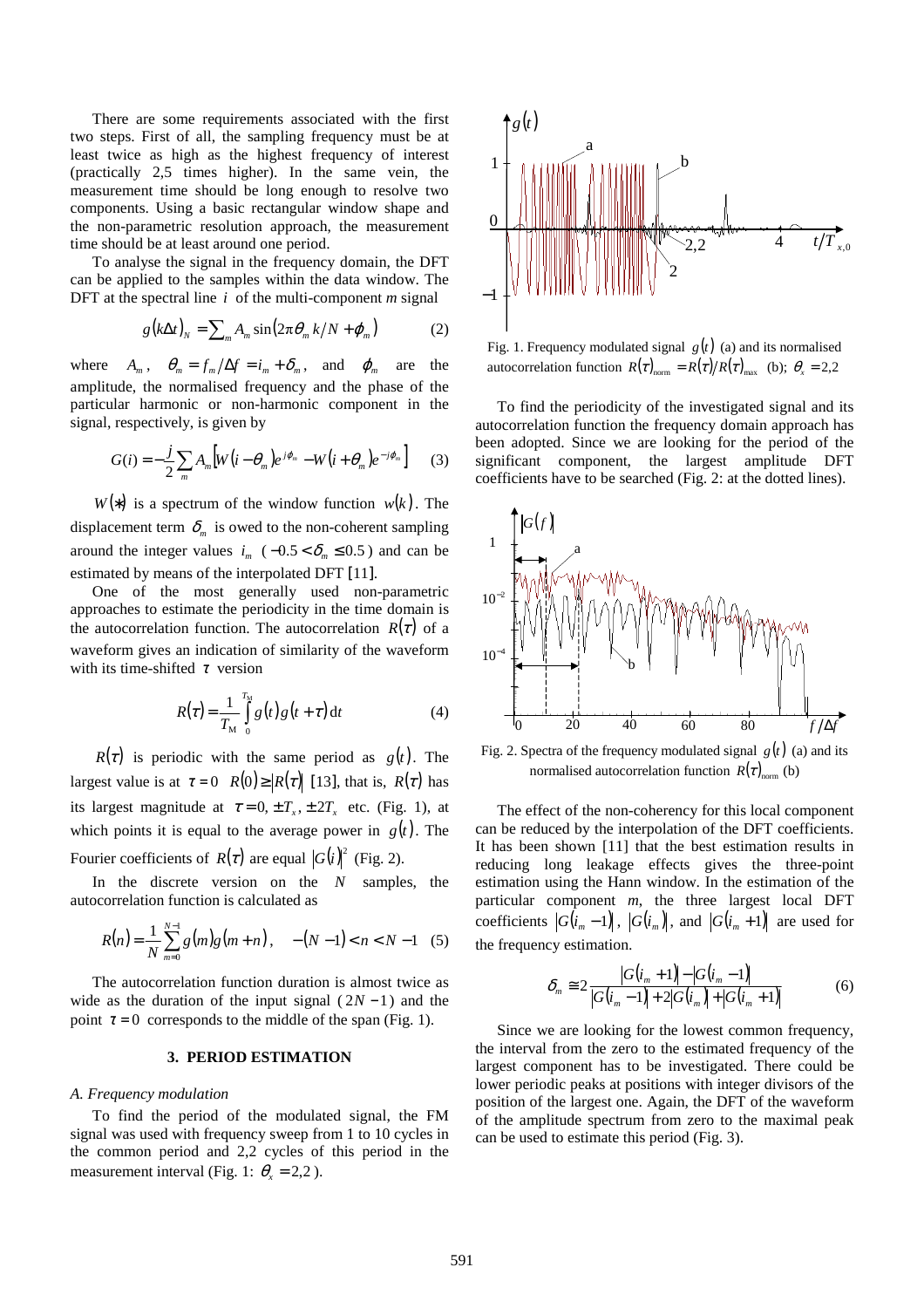

Fig. 3. Spectra of the amplitude spectra waveforms in the intervals from zero to the maximum peak at dotted lines in Fig. 2: a - signal  $g(t)$ ; b - autocorrelation function  $R(\tau)_{norm}$ 

If there is any lower significant frequency component, the amplitude DFT spectrum shows a peak different from the zero DC component and with the value of the frequency of this peak (Fig. 3: in our case  $j \left\| G \right\|_{\text{max}} = 5$ ,  $j = f/\Delta f$ ) and the estimated frequency of the previous step should be divided:

$$
f_{x} = \frac{i_{m} + \delta_{m}}{j} \Delta f \rightarrow T_{x} = \frac{1}{f_{x}}
$$
 (7)

To show the effectiveness of the proposed algorithm with advanced searching of the lowest common frequency component for both non-parametric approaches of the period estimation (a - by the IDFT of the signal and b - by the IDFT of the signal autocorrelation function), the maximal values of errors were searched with double scan (Fig. 4:  $N = 1024$ ;  $1 \le \theta_{\text{sween}} \le 10$ ,  $1 \le \theta_{\text{x}} \le 6$  and at each frequency the phase angle has been changed  $-\pi/2 \le \varphi \le \pi/2$ ,  $\Delta \varphi = \pi/18$ ). The systematic errors of the frequency estimations  $E = \theta_{est} - \theta_{true}$  ( $\theta_{true}$  is the true value of the frequency) are phase-dependent.  $\varphi$  is the phase of the first cycle in the sweep.



Fig. 4. Absolute maximal errors of the period estimations of the frequency modulated signal (a) and its autocorrelation function (b)

Between one and two cycles in the measurement interval  $(1 \le \theta_{x} \le 2)$  the approach with the autocorrelation function

gives better results. Above two cycles, the direct approach with IDFT only shows lower errors since the frequency resolution interval condition  $2 \leq \Delta \theta$  of the used Hann window in the interpolation is satisfied [11].

The same behaviour can be noticed with added noise to the signal from Fig. 1 at the level of 10 per cent (Fig. 5). The standard deviation level is lower with the autocorrelation function (Fig. 6).



Fig. 5. Absolute maximal errors of the period estimations of the frequency modulated signal (a) and its autocorrelation function (b);  $\varphi = 0$ ;  $A_{\text{noise}}/A = 0.1$ ; 100 iterations at each frequency  $1 \le \theta_x \le 6$ 



Fig. 6. Standard deviations of the period estimations of the frequency modulated signal (a) and its autocorrelation function (b);  $\varphi = 0$ ; *A*<sub>noise</sub>  $/A = 0.1$ ; 100 iterations at each frequency  $\theta_x$ 

The experimental validation of the non-parametric frequency estimations of the FM signals confirms the above conclusions. In the experimental set-up, a signal generator (Agilent 33220A) and digital storage oscilloscope (HP 54600) were used. The linearly changing sweep signal generated had the constant sweep time  $t_{\text{sweep}} = 40 \text{ ms}$  with the start and the stop frequency  $f_{\text{start}} = 100 \text{ Hz}$  and  $f_{\text{stop}} = 1 \text{ kHz}$ . On the DSO, the time base range was changed from  $T_{\text{min}} = 100 \text{ ms}$  to  $T_{\text{max}} = 240 \text{ ms}$  in steps of  $\Delta T = 4 \text{ ms}$ . The relative frequency was changed from  $\theta_{\min} = 100 \,\text{ms} / 40 \,\text{ms} = 2.5$  to  $\theta_{\min} = 240 \,\text{ms} / 40 \,\text{ms} = 6$ , respectively. The maximal errors on the 30 trials with random initial phases at each frequency were around  $E(\theta)$ <sub>max</sub>  $\approx$  0,1 (Fig. 7).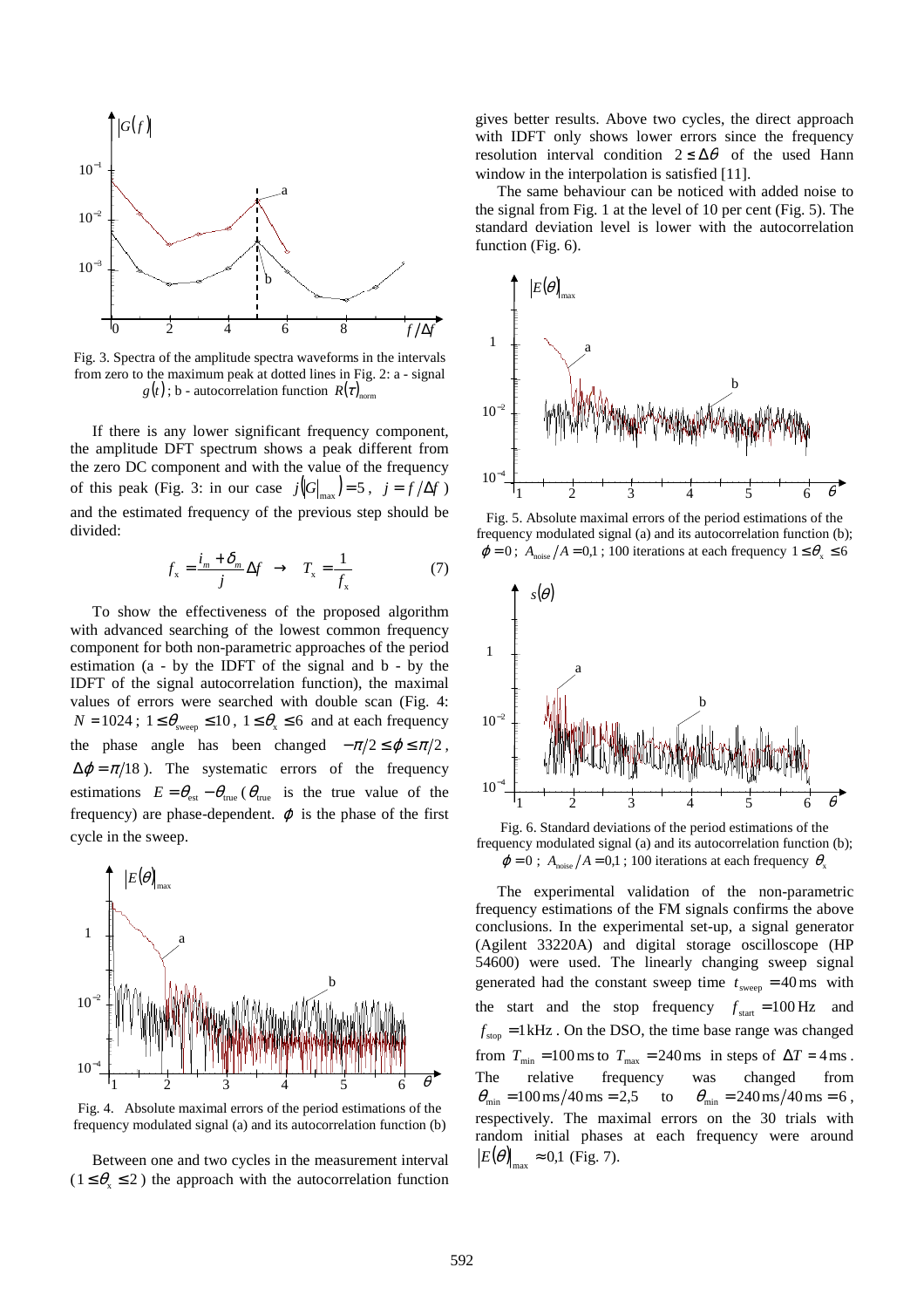

Fig. 7. Absolute maximal errors of the period estimations of the frequency modulated signal (a) and its autocorrelation function (b);  $A = 1V$ ,  $\varphi$ -random; 30 iterations at each frequency  $2.5 \le \theta_{\rm x} \le 6$ 

#### *B. Amplitude modulation*

The amplitude spectra of the AM signals show the reduction of a number of the significant components. The carrier signal with the frequency  $\theta_1$  has the amplitude modulation with the lower frequency  $\theta_2$  (an example: eq. (8) and Fig. 8) and the spectrum shows at least two peaks at  $\theta_1 - \theta_2$  and  $\theta_1 + \theta_2$  but generally three peaks if there is the DC component in the AM signal (Fig. 9).

$$
g(t) = (0.5 + 0.5\sin(2\pi\theta_2 t + \varphi_2)) \cdot \sin(2\pi\theta_1 t + \varphi_1)
$$
 (8)



Fig. 8. Amplitude modulated signal  $g(t)$  (a) and its normalised autocorrelation function  $R(\tau)_{\text{norm}} = R(\tau) / R(\tau)_{\text{max}}$  (b);  $N = 1024$ ;  $\theta_1 = 10$ ,  $\theta_2 = 2.2$ ;  $\varphi_1 = 0$ ,  $\varphi_2 = 0$ 

To find the period of the AM signal, one has to estimate the frequency difference between the two components' peaks, as was the case with FM. The procedure requires the estimation of the frequencies of the two largest peaks by (6) in the investigated interval from the zero frequency to the maximal spectrum peak (Fig. 9.).

$$
f_x = |\theta_1 - \theta_2| \cdot \Delta f = \Delta \theta \cdot \Delta f \rightarrow T_x = \frac{1}{f_x}
$$
 (9)



Fig. 9. Spectra of the amplitude modulated signal  $g(t)$  (a) and its normalised autocorrelation function  $R(\tau)_{\text{norm}}$  (b)

To analyse the effectiveness of the proposed algorithm for both non-parametric approaches of the period estimation (a - by the IDFT of the signal and b - by the IDFT of the signal autocorrelation function) the maximal values of errors were searched with double scan (Fig. 10:  $N = 1024$ ;  $\theta_1 = 10$ ;  $1 \le \theta_2 \le 10$  and at each AM frequency the phase angle was changed  $-\pi/2 \leq \varphi_2 \leq \pi/2$ ,  $\Delta \varphi_2 = \pi/18$ ).



Fig. 10. Absolute maximal errors of the period estimations of the amplitude modulated signal (a) and its autocorrelation function (b)  $\theta_1 = 10$ ,  $1 \le \theta_2 \le 10$ ,  $-\pi/2 \le \varphi_2 \le \pi/2$ 



Fig. 11. Standard deviations of the period estimations of the AM signal (a) and its autocorrelation function (b);  $\varphi = 0$ ;  $A_{\text{noise}}/A = 0.1$ ; 100 iterations at each frequency  $\theta$ ,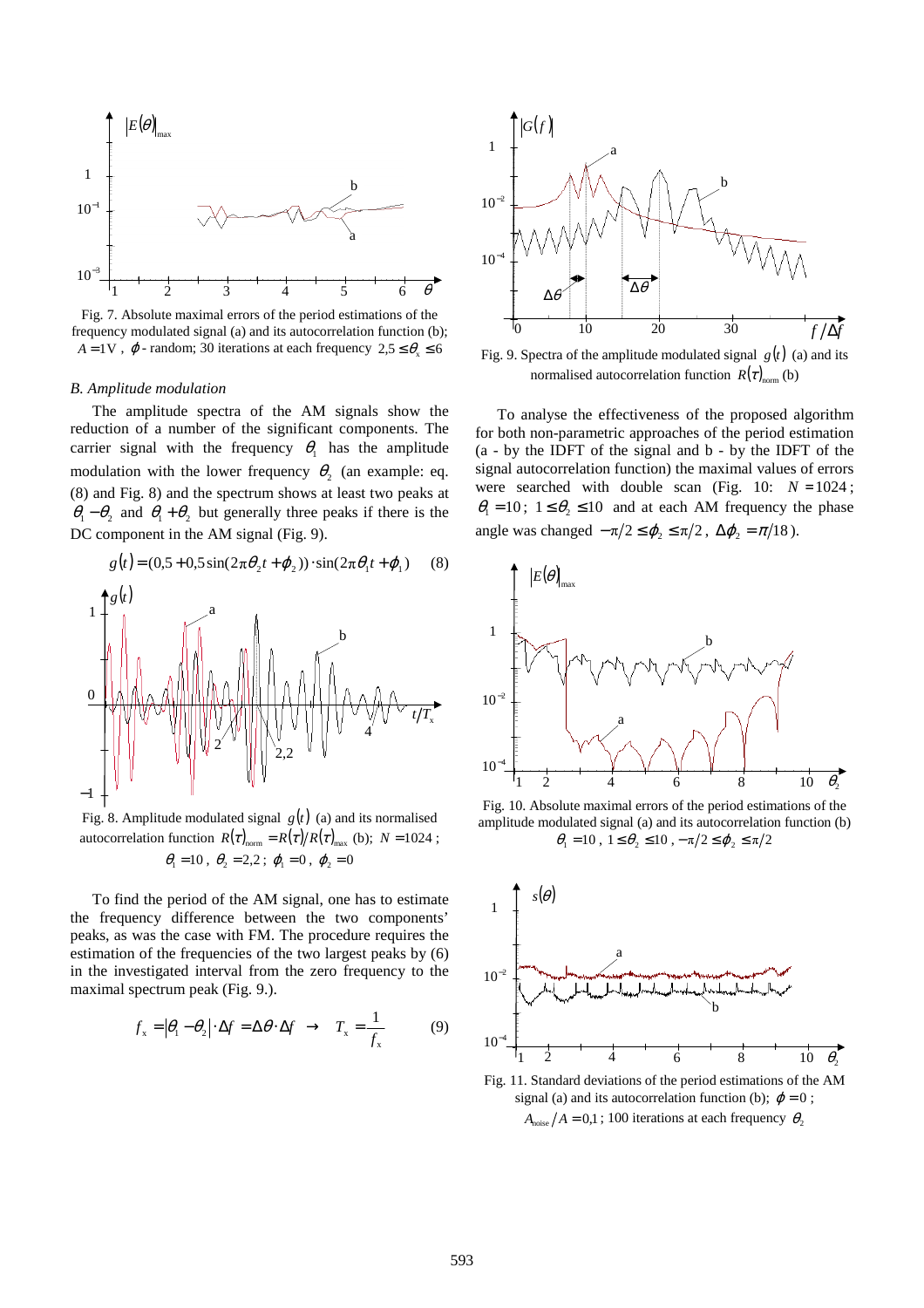Above two and a half cycles, the direct approach with IDFT gives lower errors. This procedure shows worse results when the frequency distance drops under the two cycles  $\Delta\theta$  < 2 owing to the width of the Hann window spectrum main-lobe.

When we add the noise to the signal from Fig. 10 at the level of 10 per cent, the autocorrelation function gives lower values of the standard deviations (Fig. 11).

#### *C. Signal with one zero crossing per period*

The proposed algorithms were also tested by the triangular shape signal as a representative signal with one zero crossing per period where the largest DFT coefficient is the first in the row of the signal harmonics and there is no significant lower frequency component between zero and the largest DFT coefficient. In this case, the direct approach with IDFT only gives better results (lower systematic errors) even at lower frequencies  $1.5 \leq \theta_{\rm x}$  (Fig. 12: errors were searched with double scan ( $N = 1024$ ;  $1 \le \theta_{\gamma} \le 6$  and at each frequency  $-\pi/2 \le \varphi \le \pi/2$ ,  $\Delta \varphi = \pi/18$ ).



Fig. 12. Absolute maximal errors of the period estimations of the triangular signal (a) and its autocorrelation function (b)  $A_{\text{noise}}/A=0$ 



Fig. 13. Absolute maximal errors of the period estimations of the triangular signal (a) and its autocorrelation function (b);  $\varphi = 0$ ;  $A_{\text{noise}}/A = 0.1$ ; 100 iterations at each frequency  $\theta_{\text{y}}$ 

The same behaviour can be noticed with added noise to the triangular signal at the level of 10 per cent (Fig. 13 and Fig. 14). The standard deviation level of the autocorrelation approach is about four times lower than the direct approach by IDFT only.



triangular signal (a) and its autocorrelation function (b);  $\varphi = 0$ ;  $A_{\text{noise}}/A = 0.1$ ; 100 iterations at each frequency

### **4. CONCLUSIONS**

In the paper, the two non-parametric algorithms for the period estimation are compared: by the autocorrelation and by the IDFT both added with algorithm for searching of the lowest common frequency component or the largest period of the modulated signals. The direct approach by IDFT only shows better results (lower systematic errors) at two and more cycles of the investigated period in the measurement interval. Between one and two cycles in the measurement interval the approach with the autocorrelation function gives better results.

#### **REFERENCES**

- [1] N. Geckinli, D Yavuz, "Algorithm for pitch extraction using zero-crossing interval sequence", *IEEE Trans. Acoust. Speech, Signal Process.*, vol. ASSP-25, no. 6, pp. 559–564, Dec. 1977.
- [2] S. M. Mahmud, "Error analysis of digital phase measurement of distorted waves", *IEEE Trans. Instrum. Meas*., vol. 38, no. 1, pp. 6–9, Feb. 1989.
- [3] H. W. Wong-Lam, M. Naley, "A robust and accurate algorithm for time measurements of periodic signals based on correlation techniques", *IEEE Trans. Instrum. Meas*., vol. 50, no. 5, pp. 1181–1189, Oct. 2001.
- [4] M. G. D'Elia, C. Liguori, V. Paciello, A. Pietrosanto, "Software customization to provide digital oscilloscope with enhanced period-measurement features", *IEEE Trans. Instrum. Meas*., vol. 55, no. 2, pp. 493-500, April 2006.
- [5] J. Schoukens, Y. Rolain, G. Simon, R. Pintelon, "Fully automated spectral analysis of periodic signals", *IEEE Trans. Instrum. Meas*., vol. 52, no. 4, pp.1021–1024, Aug. 2003.
- [6] J. Xi, J. F. Chicaro, "A new algorithm for improving the accuracy of periodic signal analysis", *IEEE Trans. Instr. Meas*., vol. 45, no. 4, pp. 827–831, Aug. 1996.
- [7] M.D. Sacchi, T.J. Ulrych, C.J. Walker, ''Interpolation and extrapolation using a high-resolution discrete fourier transform'', *IEEE Trans. Signal Process.*, vol. 46, no. 1, pp. 31-38, Jan. 1998.